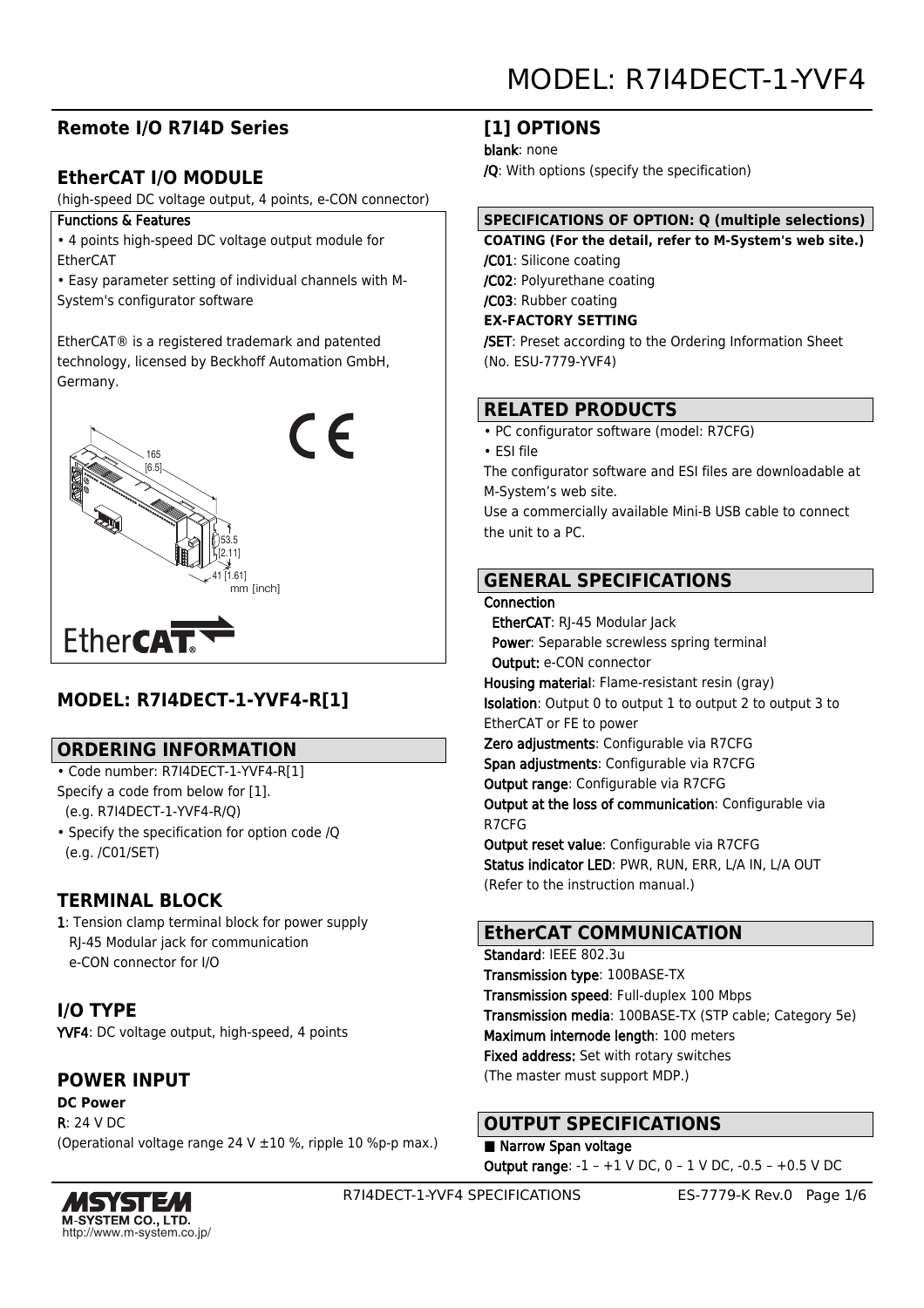Load resistance: 100 kΩ min.

#### ■ Wide Span voltage

Output range: -10 – +10 V DC, -5 – +5 V DC, 0 – 10 V DC, 0 – 5 V DC, 1 – 5 V DC

Load resistance: 100 kΩ min.

#### ■ Operational range

Except -10 to +10 V DC: -15 to +115 % of output range -10 to +10 V DC: Approx. -11.5 to +11.5 V DC

### **INSTALLATION**

#### Current consumption

• DC at 24 V DC:  $\leq$  70 mA (rated current 8 A) Operating temperature: -10 to +55°C (14 to 131°F) **Storage temperature:** -20 to  $+65^{\circ}$ C (-4 to  $+149^{\circ}$ F) Operating humidity: 30 to 90 %RH (non-condensing) Atmosphere: No corrosive gas or heavy dust Mounting: Surface or DIN rail (35 mm rail) Weight: 160 g (0.35 lb)

### **PERFORMANCE**

Conversion accuracy: ±0.1 % Conversion rate: 200 μsec. per 4 channels Data range: 0 - 10000 of the output range Temp. coefficient: ±0.015 %/°C (±0.008 %/°F) Output delay time:  $\leq$  250 µsec. (0 - 90 %) Insulation resistance:  $\geq 100$  M $\Omega$  with 500 V DC Dielectric strength: 1500 V AC @ 1 minute (Output 0 to output 1 to output 2 to output 3 to EtherCAT or FE to power)

### **STANDARDS & APPROVALS**

EU conformity: EMC Directive EMI EN 61000-6-4 EMS EN 61000-6-2 RoHS Directive

# **PC CONFIGURATOR**

The following parameters can be set with using PC Configurator Software (model: R7CFG) Refer to the users manual for the R7CFG for detailed operation of the software program.

#### ■ **CHANNEL INDIVIDUAL SETTING**

| <b>PARAMETER</b>                 | <b>SETTING RANGE</b>       | <b>DEFAULT</b>     |
|----------------------------------|----------------------------|--------------------|
| Unused setting                   | CH enable,                 | CH enable          |
|                                  | CH disable                 |                    |
| Output range                     | $-10$ to $+10V$ DC         | $-10$ to $+10V$ DC |
|                                  | $-5$ to $+5V$ DC           |                    |
|                                  | $-1$ to $+1V$ DC           |                    |
|                                  | $0$ to 10V DC              |                    |
|                                  | $0$ to 5V DC               |                    |
|                                  | 1 to 5V DC                 |                    |
|                                  | 0 to 1V DC                 |                    |
|                                  | $-0.5$ to $+0.5V$ DC       |                    |
| Bias setting                     | $-320.00$ to $+320.00$ (%) | $0.00\ (%)$        |
| Gain setting                     | $-3.2000$ to $+3.2000$     | 1.0000             |
| Zero scaling value               | $-32,000$ to $+32,000$     | 0                  |
| Full scaling value               | $-32,000$ to $+32,000$     | 10,000             |
| Output reset value <sup>*1</sup> | $-15.00$ to $+115.00$ (%)  | $-15.00$ (%)       |
|                                  |                            |                    |

#### ■ **CHANNEL BATCH SETTING**

| <b>PARAMETER</b>    | <b>SETTING RANGE</b> | <b>DEFAULT</b> |
|---------------------|----------------------|----------------|
| Output at           | Output hold          | Output hold    |
| communication error | Output clear         |                |

\*1. When output range is -10 to +10 V DC, approx. -115 V DC at approx. -7.5 to -15% and approx. +11.5 V DC at approx. 107.5 to 115% are outputted respectively.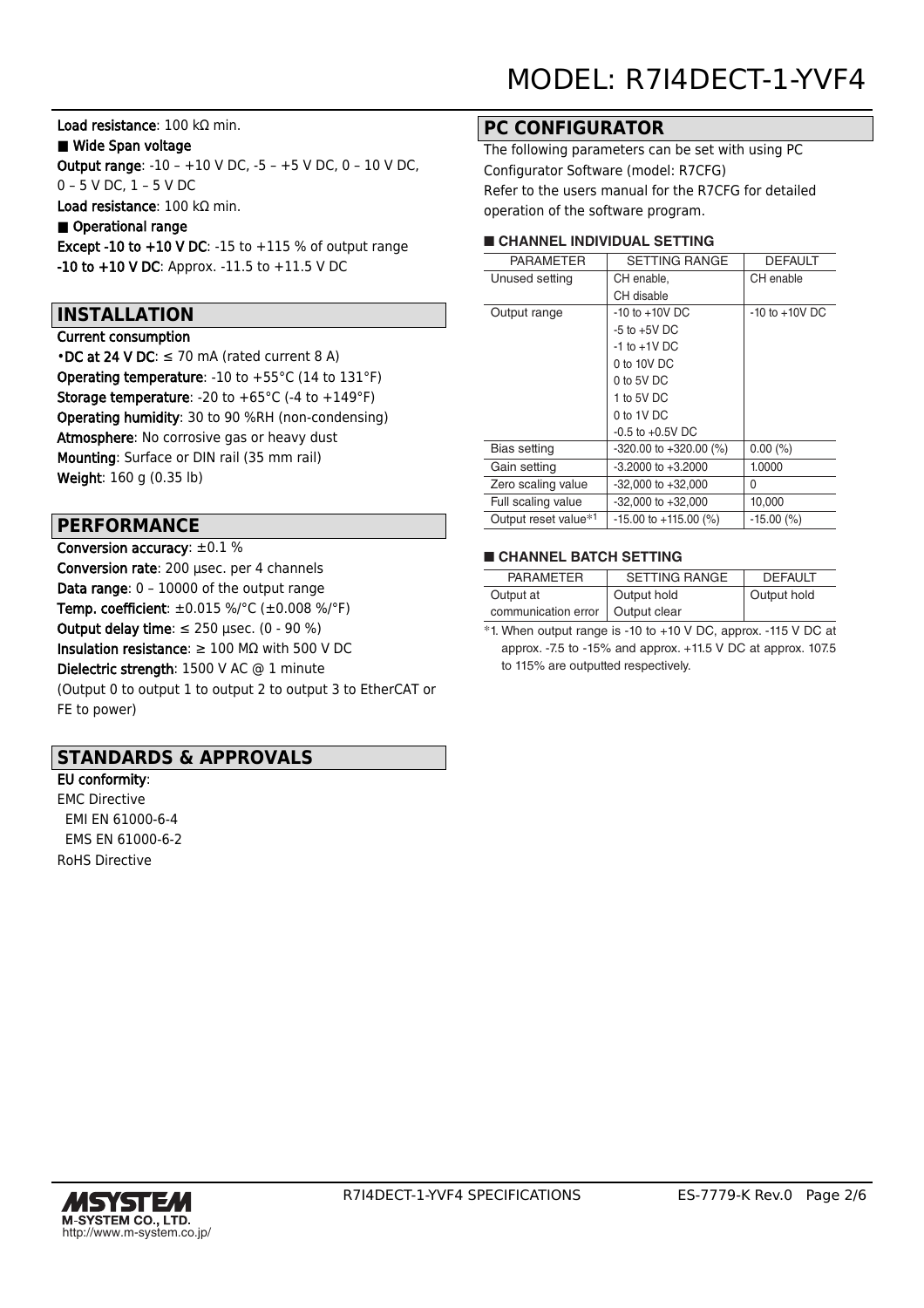### **EXTERNAL VIEW**



# **TERMINAL ASSIGNMENTS**

#### **■OUTPUT TERMINAL ASSIGNMENT**

#### **· e-CON connector**

**Recommended cable connector:** 37104-( )-000FL (3M Company) (The cable connector is not included in the package. Specify wire size instead of ( ); refer to the specifications of the product.)



#### Y0 Y1 Y2 Y3

| <b>PIN</b><br>No. |   | ID               | <b>FUNCTION</b>     | <b>PIN</b><br>No. |   | ID               | <b>FUNCTION</b>     |
|-------------------|---|------------------|---------------------|-------------------|---|------------------|---------------------|
| Y0                |   | NC.              | Unused              | Y2                |   | <b>NC</b>        | Unused              |
|                   | 2 | COM <sub>0</sub> | Common 0            |                   | 2 |                  | COM2   Common 2     |
|                   | 3 | VL <sub>0</sub>  | Narrow span volt. 0 |                   | 3 | VL <sub>2</sub>  | Narrow span volt. 2 |
|                   | 4 | VH <sub>0</sub>  | Wide span volt. 0   |                   | 4 | VH <sub>2</sub>  | Wide span volt. 2   |
| Υ1                |   | <b>NC</b>        | Unused              | Y3                |   | <b>NC</b>        | Unused              |
|                   | 2 | COM <sub>1</sub> | Common 1            |                   | 2 | COM <sub>3</sub> | Common 3            |
|                   | 3 | VL <sub>1</sub>  | Narrow span volt. 1 |                   | 3 | VL3              | Narrow span volt. 3 |
|                   | 4 | VH <sub>1</sub>  | Wide span volt. 1   |                   | 4 | VH <sub>3</sub>  | Wide span volt. 3   |

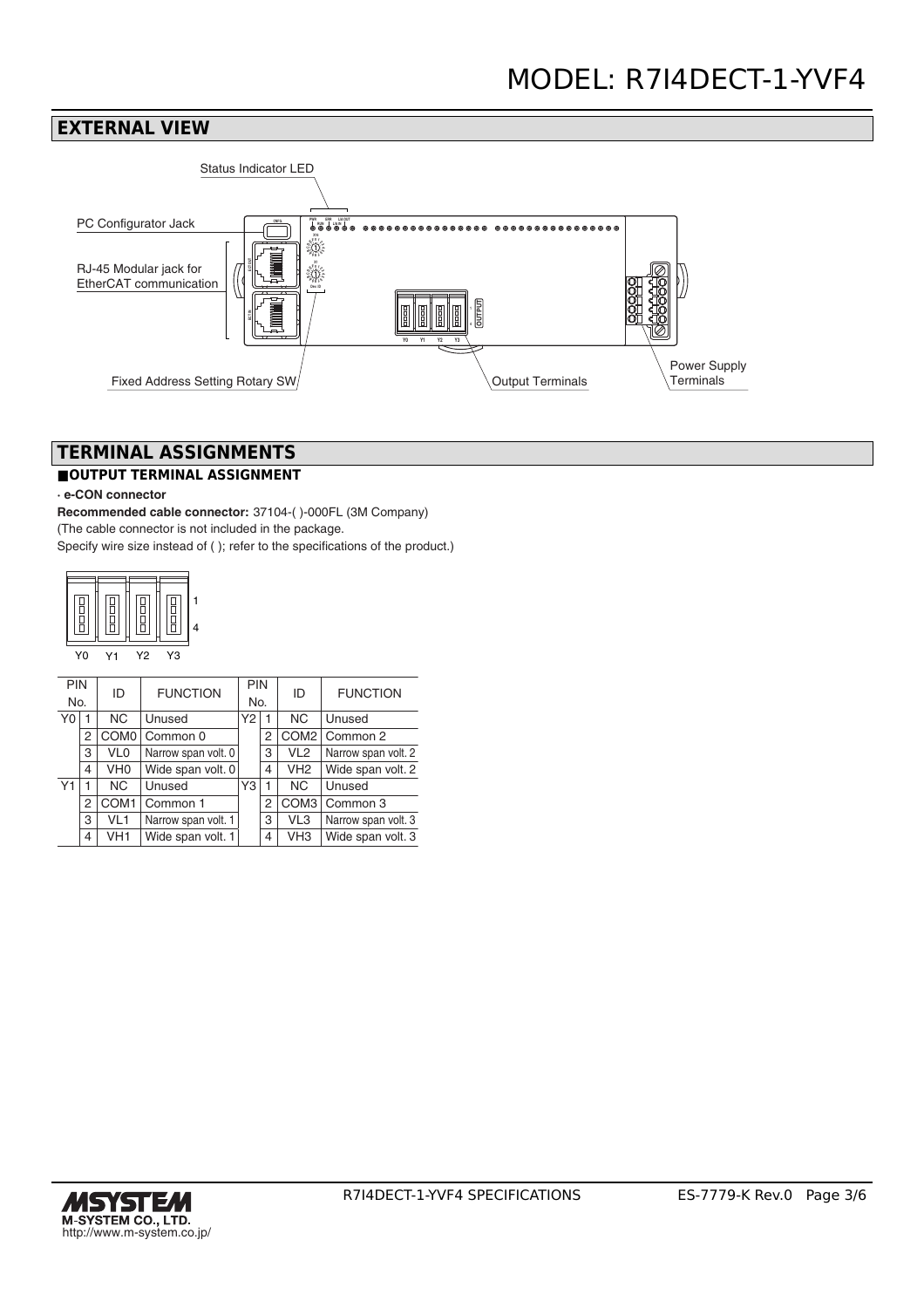#### ■ **POWER SUPPLY**

- **Cable connector**: TFMC1,5 / 5–STF–3,5
- (Phoenix Contact) (included in the package) Applicable wire size: 0.2 - 1.5 mm<sup>2</sup>; stripped length 10 mm
- **Recommended solderless terminal**
- AI0,25−10YE 0.25 mm2 (Phoenix Contact)
- AI0,34−10TQ 0.34 mm2 (Phoenix Contact)
- AI0,5−10WH 0.5 mm2 (Phoenix Contact)
- AI0,75−10GY 0.75 mm2 (Phoenix Contact)
- A1−10 1.0 mm2 (Phoenix Contact)
- A1,5−10 1.5 mm2 (Phoenix Contact)

| ٦<br>ć |  |
|--------|--|
| .<br>З |  |
|        |  |
| 5      |  |
|        |  |

| $1.$ PWR+ | <b>Power Supply</b> |
|-----------|---------------------|
| 2. PWR-   | <b>Power Supply</b> |
| 3. FE     | Functional earth    |
|           |                     |

- 4. NC Unused
- 5. NC Unused

Note: The numbers marked on the connector have no relationship to the pin number of the unit. Wire according to the instruction manual of the unit.

#### **RESPONSE TIME**

• Output module

Response time is time from when a step (0 to 100%) output signal is received by the communication CPU of the output module (slave) until when its output reaches 90% of the final value.

T<sub>COM</sub>: EtherCAT communication cycle set by the host device (master) (The cycle is determined in accordance with the system configuration and settings.)

T<sub>OUT</sub>: Output module response time  $\leq$  Delay time of output internal processing (Td) (communication cycle x 1) + conversion rate (Te) + Delay time of output circuit (Tf)

ex.) When EtherCAT communication cycle: 1 msec. and delay time of output: ON,

Output module responce time(T<sub>out</sub>): Delay time of output internal processing (1 msec.) (communication cycle x 1) + 0.2 msec. + Delay time of output circuit (0.25 msec.) = 1.45 [msec.]



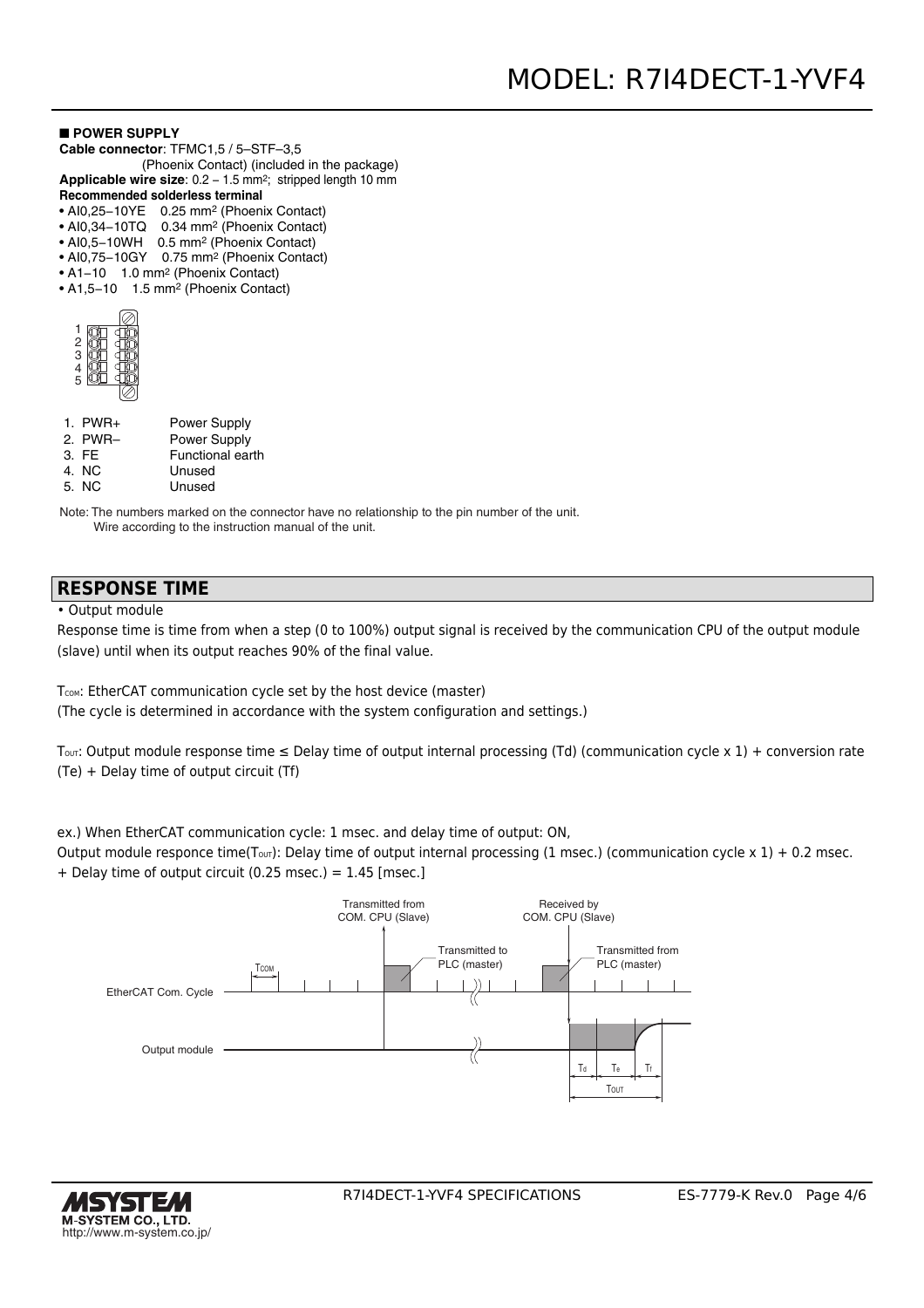### **I/O DATA DESCRIPTIONS**

Scaling of analog output module is configurable with the configurator software (model: R7CFG). Refer to the software manual for details.

#### ■ **ANALOG OUTPUT MODULE**

・Output Area Objects



Data is represented in 16-bit binary. Negative value is represented in 2's complements.

# **EXTERNAL DIMENSIONS unit: mm [inch]**



# **MOUNTING REQUIREMENTS unit: mm [inch]**